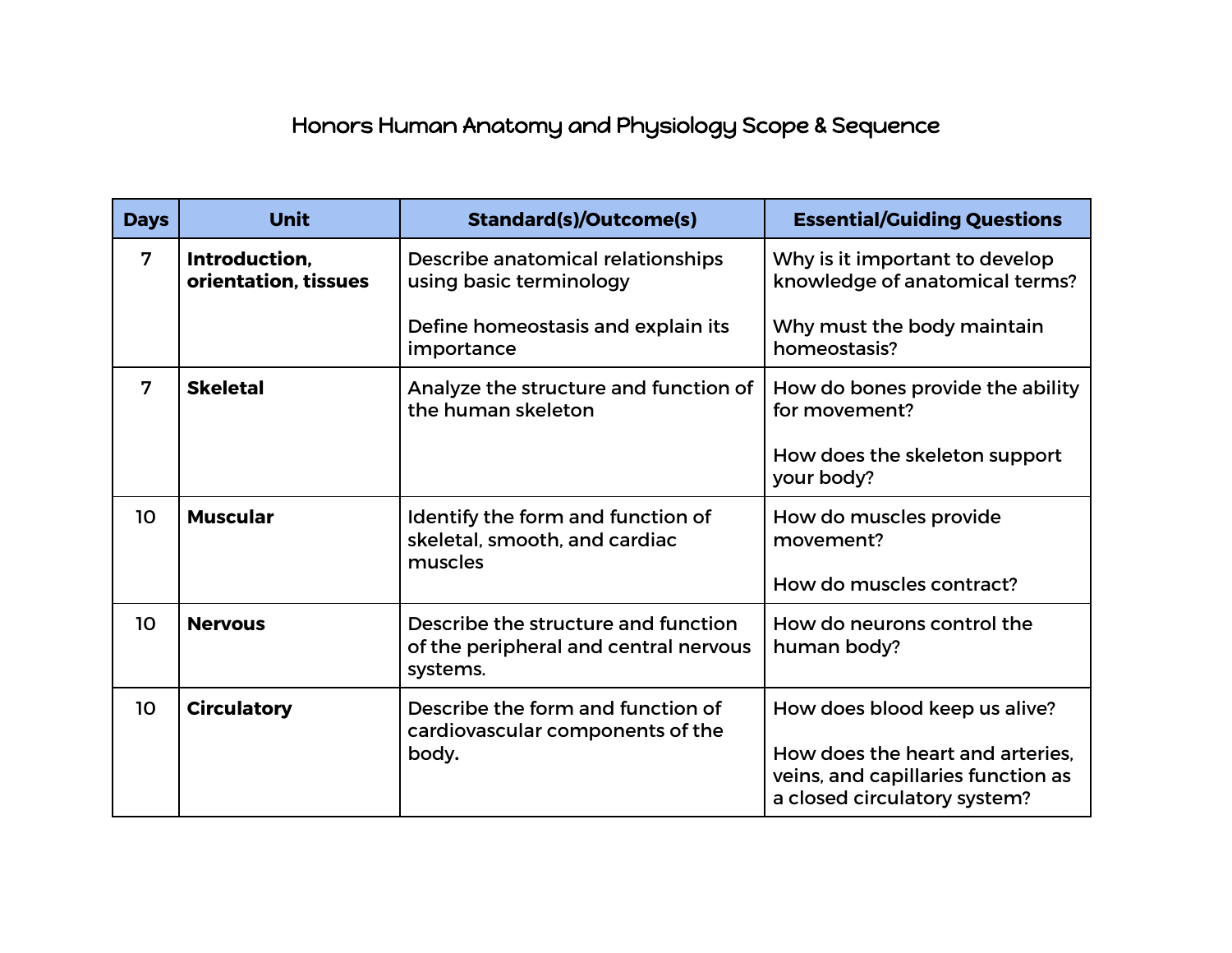| 5              | <b>Endocrine,</b><br>Lymphatic              | Define glands and hormones                                                                                                                                                                                                                                                                                   | What are endocrine glands and<br>what do they produce?                    |
|----------------|---------------------------------------------|--------------------------------------------------------------------------------------------------------------------------------------------------------------------------------------------------------------------------------------------------------------------------------------------------------------|---------------------------------------------------------------------------|
| 5              | <b>Immune</b>                               | Describe how the body develops<br>immunity.                                                                                                                                                                                                                                                                  | How does your body develop<br>immunity?                                   |
| 5              | <b>Respiratory</b>                          | Describe the function of the lungs.                                                                                                                                                                                                                                                                          | How does the respiratory system<br>exchange oxygen and carbon<br>dioxide? |
| 5              | <b>Urinary</b>                              | Identify and explain functions of<br>kidneys and related structures                                                                                                                                                                                                                                          | How do kidneys function as<br>filters?                                    |
| 10             | <b>Reproduction</b>                         | Describe male and female<br>reproductive anatomy                                                                                                                                                                                                                                                             | How do hormones influence<br>reproduction?                                |
| $5\phantom{1}$ | <b>Developmental</b><br>biology, embryology | Describe the steps in the process of<br>fertilization<br>Identify the names of developmental<br>phases<br>from fertilization to fetus<br>Explain what is occurring at each<br>stage of human development<br>Explain when and how<br>differentiation occurs in a developing<br>embryo<br>Define morphogenesis | What is occurring at each stage<br>of embryological development?          |